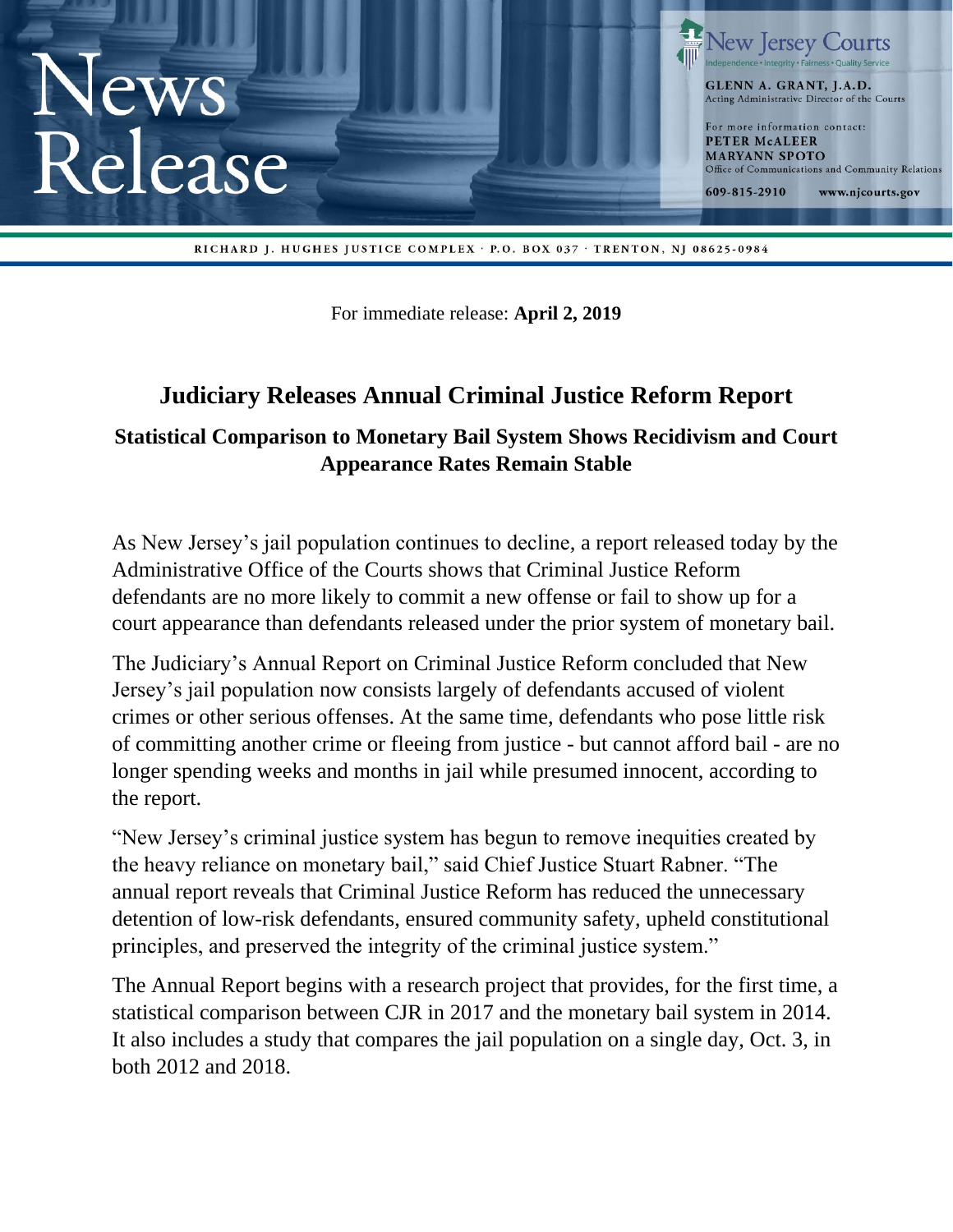#### **Public Safety**

Among other performance measurements, the research project compared the recidivism and court appearance rates for both CJR defendants and defendants subject to the previous system that relied heavily on monetary bail. It found the following:

- Defendants were charged with indictable crimes while on pretrial release at virtually the same rate under both systems. In 2014, 12.7 percent of defendants were charged with an indictable offense while on pretrial release; in 2017, the percentage increased slightly to 13.7 percent.
- The percentage of defendants charged with new disorderly persons offenses increased less than 2 percent, from 11.5 percent in 2014 to 13.2 percent in 2017.

Court appearance rates were high under both systems. On average, defendants showed up for 92.7 percent of pretrial court appearances in 2014 and 89.4 percent of court appearances in 2017. The study tracked defendants over a 22-month period, or until final disposition. It found cases were being completed in the same amount of time under both systems, demonstrating that, even if defendants missed a court appearance, they were not more likely to flee under CJR.

Comparing 2018 to 2012, the jail population study showed that there were thousands fewer defendants in jail under CJR, with the highest-risk defendants detained. Specifically, the study found the following:

- On Oct. 3, 2018, 47 percent of the jail population consisted of people charged with at least one violent offense, compared to 35 percent on the same day in 2012.
- Nearly 75 percent of the 2018 jail population consisted of defendants charged with serious offenses.

The use of bail is now largely relegated to defendants who fail to appear in court or otherwise violate the conditions of pretrial release set by a judge, according to the report. In all of 2018, only 102 defendants – out of a total of 44,383 – were ordered by courts to post bail. In 90 of those cases, judges ordered bail for violations of pretrial monitoring, such as a failure to appear in court.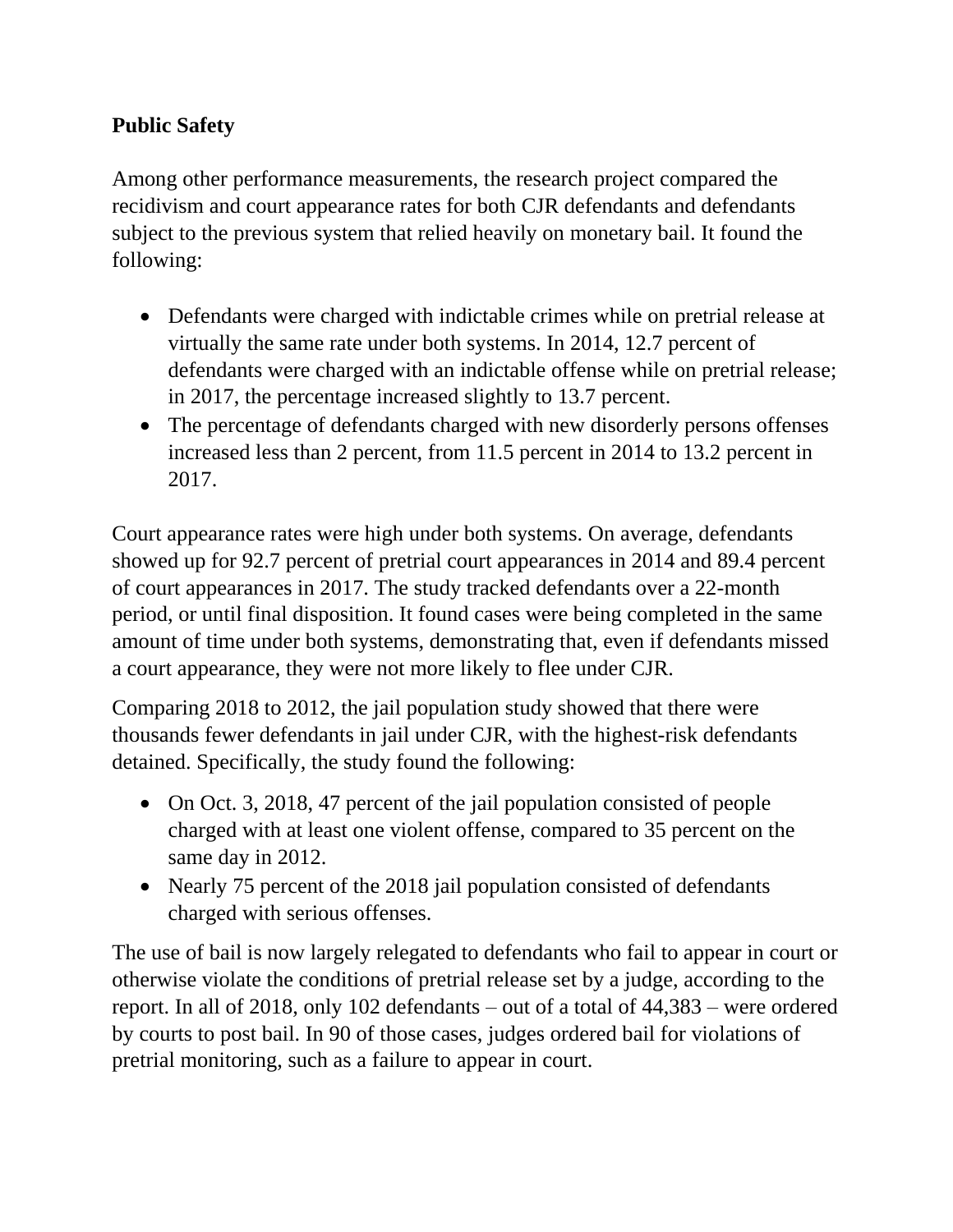"New Jersey's jail population looks very different today than it did when the idea of reforming the state's criminal justice system first took hold," said Judge Glenn A. Grant, acting administrative director of the courts. "The state's jails now largely include those defendants who present a significant risk of flight or danger to the community. Low-risk defendants who lack the financial resources to post bail are now released back into the community without having to suffer the spiraling, lifechanging consequences of being detained for weeks and months while presumed innocent."

## **Lower Jail Population**

The jail population study showed 6,000 fewer people incarcerated under CJR on Oct. 3, 2018 compared to the same day in 2012. That included approximately 3,000 fewer black defendants, 1,500 fewer white defendants, and 1,300 fewer Hispanic defendants.

The report also shed light on some of the driving factors contributing to that decline. Among them:

- Early screening by prosecutors and the ready availability of objective information about a defendant's criminal history and record of court appearances have led to a substantially larger number of lower-risk defendants - 71 percent in 2017 compared to 54 percent in 2014 - being released on summonses without first being sent to jail.
- The vast majority of defendants arrested on warrants were released within 24 to 48 hours under CJR.
- Defendants sent to jail were incarcerated for substantially less time under CJR. For comparable periods, the average amount of time defendants spent from commitment until pretrial release decreased approximately 40 percent, from 62.4 days in 2014 to 37.2 days in 2017.

The decrease in jail population has led to reductions in all demographic categories. For example, the average time in jail was reduced by 10.3 days for black defendants and 5.2 days for white defendants. However, the racial and ethnic makeup within the jail population has remained largely the same. Black defendants, for example, continue to represent 54 percent of the jail population.